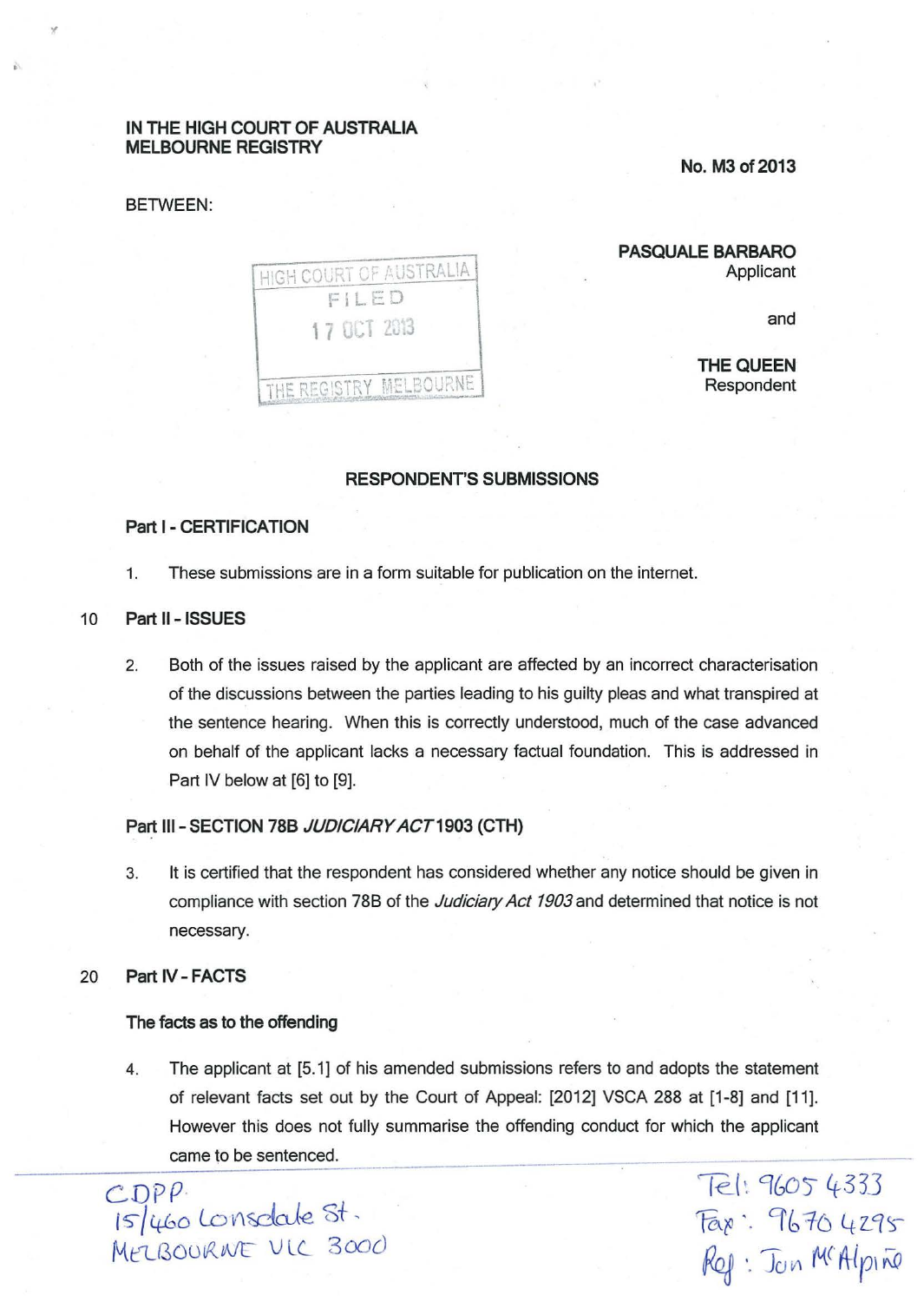- 5. In addition to the brief details of the 2007 conspiracy to traffick in excess of 15 million imported ecstasy tablets (1.4 tonnes pure) referred to by the Court of Appeal, the following further offence details are relevant to the duration of the non-parole period fixed and in particular relevant to the final question raised by the applicant as to whether formal receipt of the Crown sentencing range could have made any difference to the sentence imposed of life imprisonment with a non-parole period of 30 years (compared to a Crown range of a head sentence of 32 to 37 years with a non-parole period of 24 to 28 years):
	- (a) the attempt to possess a commercial quantity of cocaine involved an amount of 99.9 kilograms of pure cocaine (almost 50 times the minimum statutory commercial quantity): [2012] VSC 47 at [26];
	- (b) the commercial quantity of MDMA trafficked in 2008 involved the receipt and wholesale distribution of 1,200,000 ecstasy tablets at a total price payable of \$9,959,850 and a total amount paid of \$7,255,150: [2012] VSC 47 at [26];
	- (c) the applicant's admissions of guilt to other offences scheduled pursuant to section 16BA of the *Crimes Act 1914* (Cth) involved:
		- (i) an offence of money laundering contrary to section 400.3(1) of the Criminal Code involving international cash dealings in excess of \$7,000,000 (a 25 year maximum term offence): [2012] VSC 47 at [14] - [16];
		- (ii) an offence of conspiracy to import a commercial quantity of a border controlled precursor (100 kg of pseudoephedrine) from India (a 25 year maximum term offence): [2012) VSC 47 at [14]- [16]; and
		- (iii) an offence of dealing with money reasonably suspected of being proceeds of crime, the amount being in excess of \$4.2 million (then a 2 year maximum term offence): [2012) VSC 47 at [14) & [16].

#### **Facts as to the plea negotiations, Crown range indication & sentence proceedings**

6. The Crown at no stage, in correspondence or otherwise, went further than to indicate to the applicant's then legal representatives what its sentencing range was. This 30 indication was given in the context of the dual expectations set out in the majority decision in R *v* MacNei!-Brown; R *v* Piggott (2008) 20 VR 677 **(MacNeii-Brown)** at 678 [3), namely that it is reasonable for a sentencing court to expect a prosecutor to make a

10

20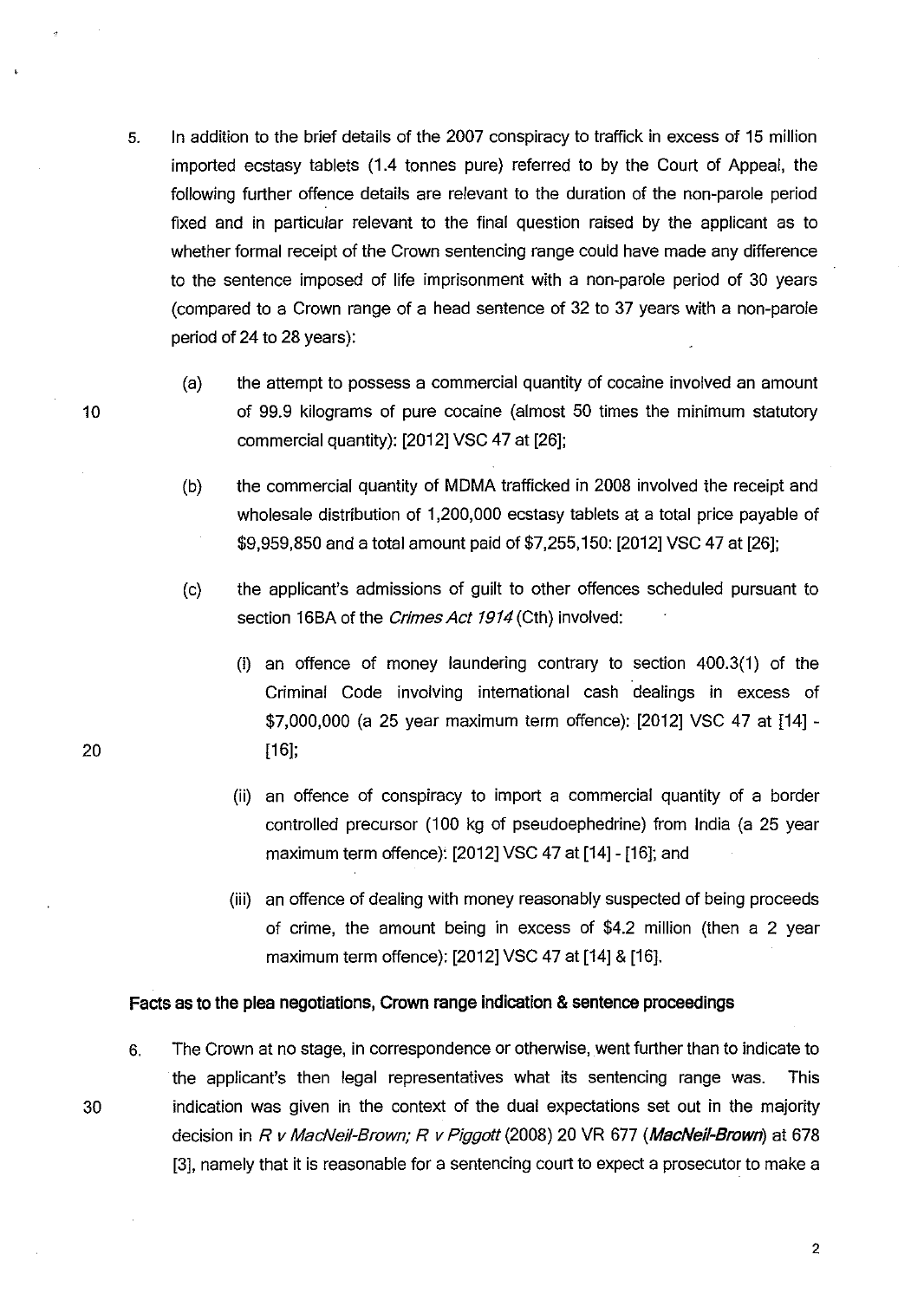submission on sentencing range if the court requests it, or if the prosecutor perceives a significant risk that the court will fall into error regarding the applicable range if the submission is not made.

7. It follows that there was no basis for any legitimate expectation that the Crown sentencing range would form any part of the Crown submissions on sentence in the absence of either of the MacNeil-Brown obligations arising. It also follows that the applicant's amended submissions at [5.2] are incorrect. There was never any agreement that the prosecution would make any submission as to sentencing range other than in response to either of the potential dual obligations specified in MacNeil-Brown, neither of which arose.

10

- 8. The prosecution did, in the context of *MacNeil-Brown*, provide an indicative sentencing range to the solicitor and senior counsel then acting on behalf of the applicant. This was confirmed in subsequent correspondence, including the letter from the prosecution dated 10 October 2011, which is part of Exhibit 5, reproduced in the application book. Nothing in that letter or any other correspondence hinted or suggested that the Crown would go beyond the dual MacNeil-Brown obligations, let alone constituted any agreement to do so.
- 9. The plea in mitigation made by the then senior counsel for the app)icant never made any claim that the prosecution agreed to go beyond MacNeil-Brown. It was never 20 submitted that the Crown had earlier provided the sentencing range otherwise than in contemplation of its potential obligations under MacNeil-Brown. Moreover, the written case filed on behalf of the applicant in the Court of Appeal does not assert that any such agreement ever existed.
	- 10. It is common ground that the sentencing judge declined to hear submissions from the prosecution as to sentencing range. No such assistance was sought. Nor was there any indication of a significant risk of error so as to trigger the second limb of MacNeil-Brown. It follows that no occasion arose for the Crown range provided to the applicant's legal representatives to be provided to the sentencing court as required by MacNeii-Brown.
- 30 11. It is common ground that the Court of Appeal has partly (and very marginally) misstated the sentencing range provided by the Melbourne Office of the Commonwealth Director of Public Prosecutions **(the Melbourne CDPP)** to the applicant's previous legal representatives: applicant's amended submissions at [5.3]. However there was no agreement to put that range if the court did not require it.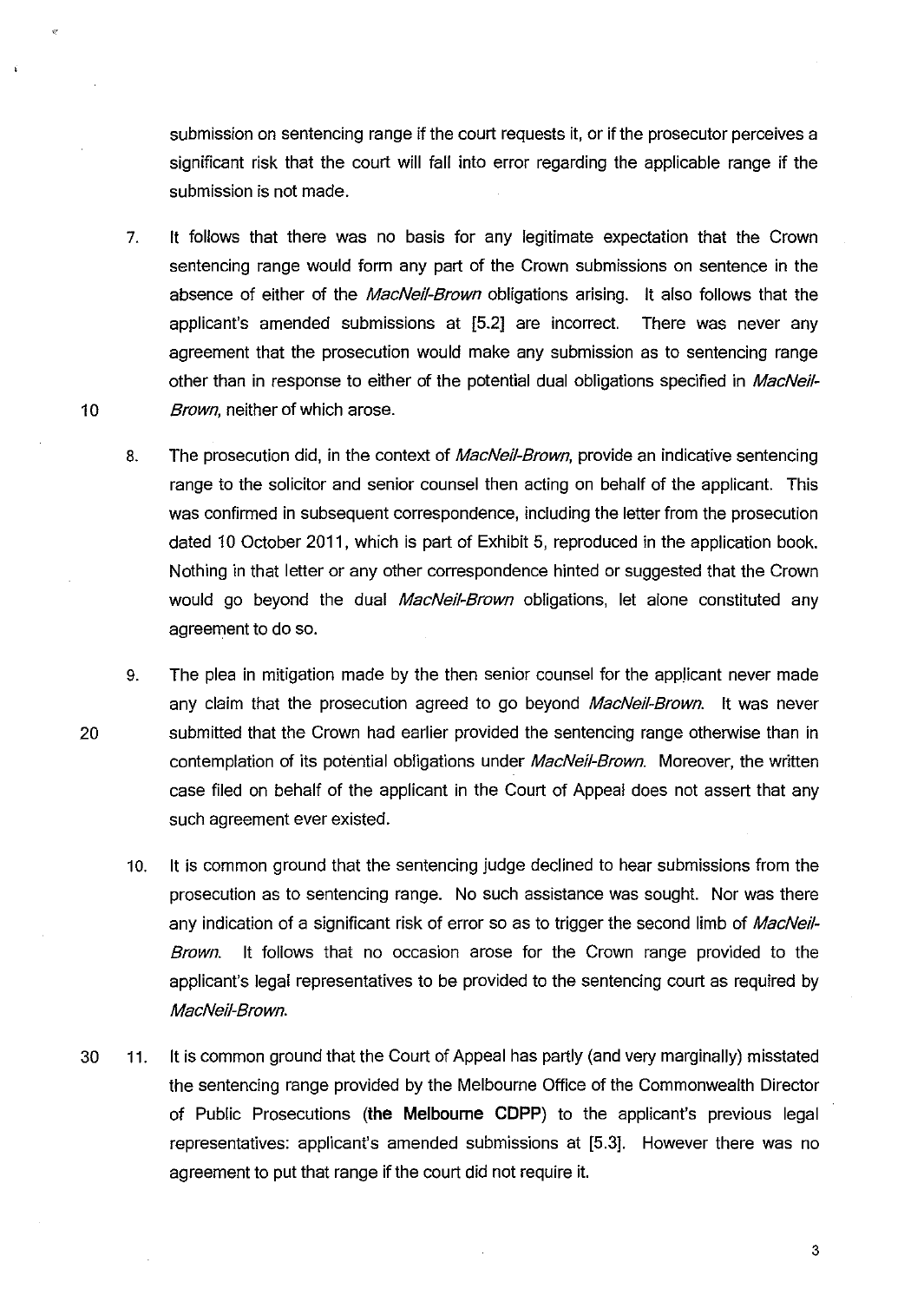- 12. The accuracy of the portions of transcript reproduced in the applicant's amended submissions at [5.6] is not disputed. However it is necessary to place those extracts in their correct sequence:-
	- (a} The then senior counsel for the applicant's co-accused, Zirilli, only informed the learned sentencing judge of the prosecution sentencing range after senior counsel for the applicant had completed his plea submissions.
	- (b) The then senior counsel for Zirilli thereafter made submissions in relation to the sentencing range that had been provided by the Crown.
	- (c) The then senior counsel for the applicant then sought to be further heard after completion of the plea for Zirilli: plea transcript at p 180. He had the opportunity to take the lead of senior counsel for Zirilli and also make submissions about the Crown range, but chose not to do so. That choice should not be overlooked when considering submissions made on. behalf of the applicant about being "shut out" of making submissions about the Crown range, because in context that submission is apt to mislead.

# **Part V- CITATION OF REASONS FOR JUDGMENT**

13. The applicant's amended submissions at [4.1] and [4.2] correctly cite the two judgments.

# **Part VI -ARGUMENT**

# 20 **MacNei/-Brown, Crown sentencing ranges & sentencing practice in Victoria**

- 14. It is important to place what transpired in this case into a sentencing practice context. The majority decision in *MacNeil-Brown* delivered in September 2008 produced a significant practical change in the conduct of sentencing proceedings in Victoria.<sup>1</sup>
- 15. The long-established practice in Victoria prior to *MacNeil-Brown* was that the sentencing judge generally did not seek assistance from the Crown by being informed as to what should be the actual duration of any potential custodial sentence, or of any broader custodial sentencing range.

An application by MacNeil-Brown for special leave to appeal to this Court, supported by the respondent, the Victorian Director of Public Prosecutions, was unsuccessful: MacNeil-Brown v The Queen [2008] HCA Tran 411 (5 December 2008) per Hayne and Kiefel JJ.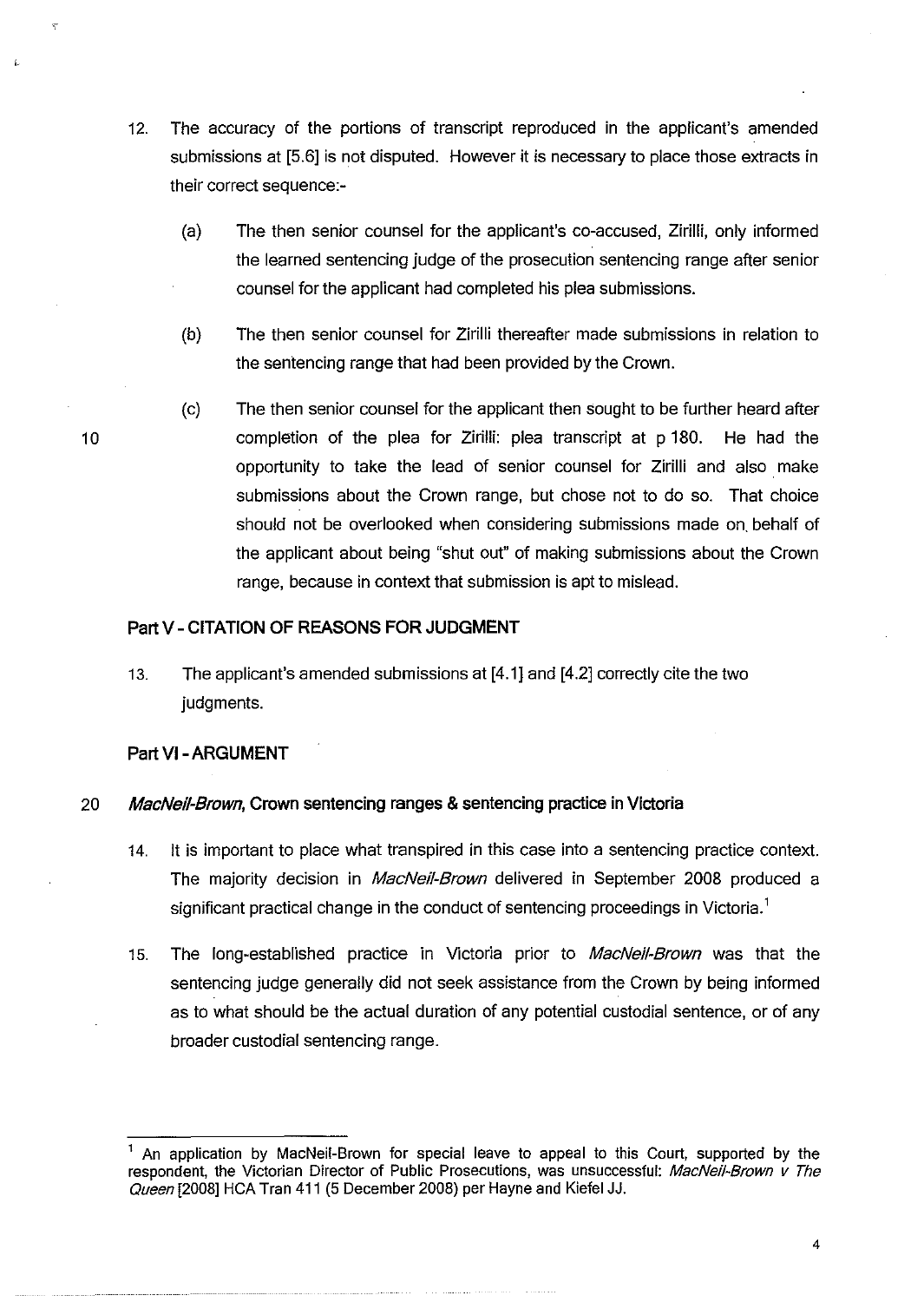- 16. In *MacNeil-Brown* it was noted that the provision of a sentencing range to assist the Court had previously been sanctioned: 20 VR 677 at [16]-[21] and [34]-[36]. The change was that this was required of the Crown if sought by a sentencing judge, as well as the Crown being required to provide a range if there was perceived a substantial risk of error as to the applicable range in the absence of such a submission.
- 17. Prior to MacNeil-Brown, submissions were regularly made and received as to whether a custodial sentence was appropriate and, if so, whether the particular circumstances of the offender and the offending warranted a substantial or lesser sentence as against the statutory maximum, without any more precise quantification. Those submissions 10 frequently referred to the actual terms of sentences previously imposed upon other offenders in relevant circumstances.
	- 18. Following MacNeil-Brown, the Melbourne CDPP invariably prepares an indicative sentencing range which is available to be provided to a sentencing judge if such assistance is sought. That range would also be available to be referred to by the prosecutor if it was perceived that a significant risk error as to the applicable range.
- 19. By 2011, MacNeil-Brown had resulted in a practice of defence practitioners seeking a prosecution sentencing range for their clients in advance of the plea, and for those figures to then be provided by the prosecuting authorities. Since October 2012, providing this information to the defence in advance of a guilty plea has not been the 20 **practice of the Victorian State OPP.**<sup>2</sup> The practice has been continued by the Melbourne CDPP. The sentence range information is not provided by the Melbourne CDPP otherwise than as advance notification of the prosecution position responsive to MacNeil-Brown. The information is never provided upon the basis that the prosecution will make a submission as to that range otherwise than in accordance with MacNeil-Brown.
- 20. It is important to note that any range formulated by the Crown may be subject to change, should the necessity arise. . The unexpected occurrence of features of mitigation or aggravation during the course of a plea hearing, or indeed an error made by the Crown in originally formulating its range, may necessitate the Crown changing its 30 view as to the appropriate sentencing range.
	- 21. The Crown's overriding duty is to assist the court. A person being sentenced and his/her legal representatives cannot and should not assume that an earlier indication of

 $2$  The Court of Appeal noted that the Victorian Director of Public Prosecutions directed, in October 2012, that "the Crown's position on sentencing range will henceforth play no part in plea negotiations": [2012] VSCA 288 at [26] and footnote 19.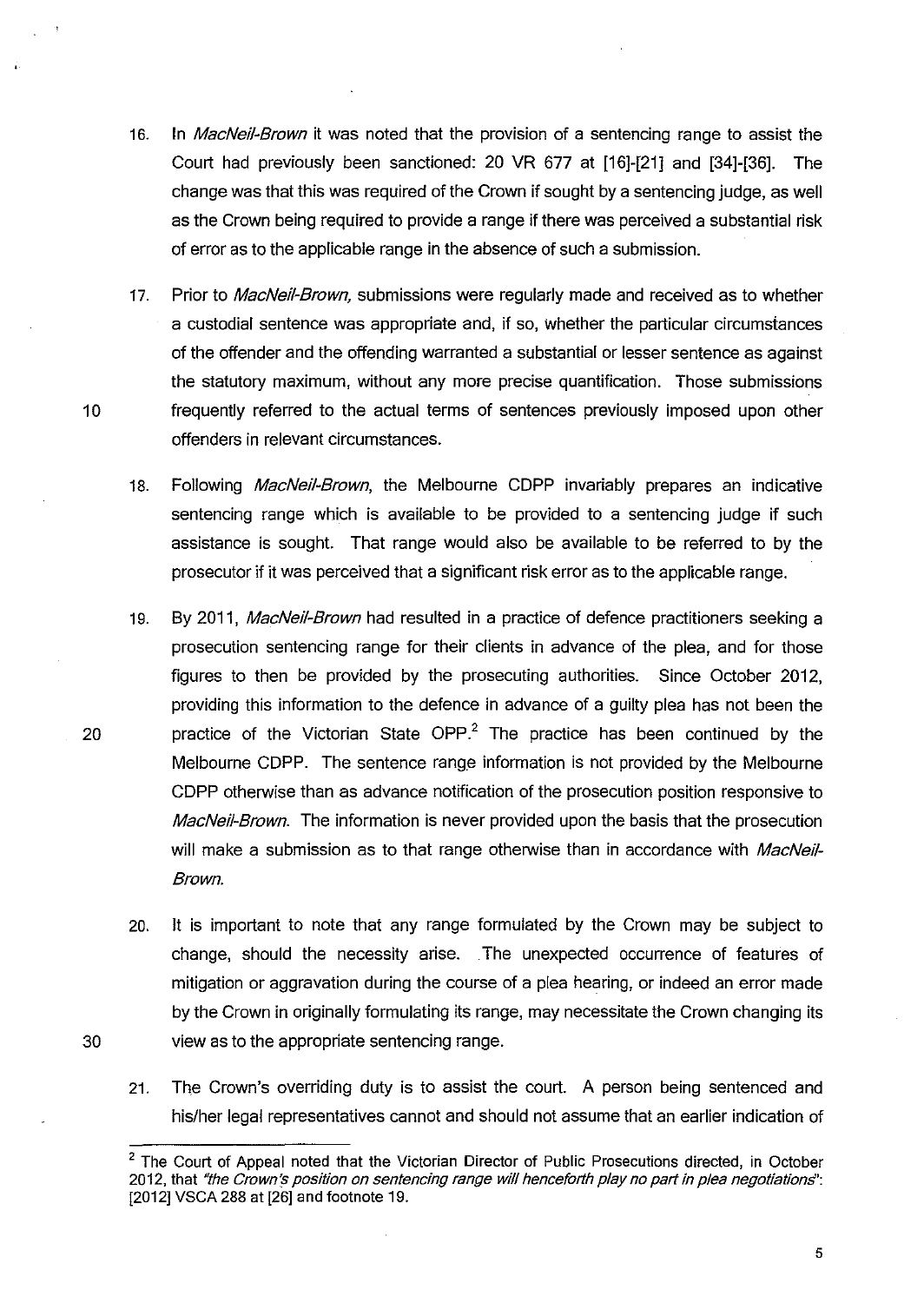a sentencing range will remain unchanged, nor that a court is bound to accept the Crown range. It is incumbent upon defence lawyers to advise their clients accordingly: see Talbot v The Queen [2012] VSCA 118 at [47-50]. In exceptional circumstances, the Crown may even depart from a range given at sentence on a Crown inadequacy appeal, because the ultimate responsibility for the imposition of an appropriate sentence rests with the sentencing judge rather than the prosecutor, but subject to correction on appeal: see R v Henderson; Ex parte Attorney-General (Qld) [2013] QCA 63 at [51] (special leave refused 11 October 2013).

22. As was noted by the learned sentencing judge, $3$  and subsequently commented upon by 10 the Court of Appeal,<sup>4</sup> in keeping generally with the practice of Supreme Court judges it was not her Honour's practice to seek sentencing ranges.

- 23. It is the experience of the Melbourne CDPP that judges in the County Court more regularly seek assistance, though not in every instance. Senior counsel for both applicants variously acknowledged this.<sup>5</sup> Her Honour's reluctance to hear the Crown's sentencing range was therefore unsurprising, even though her Honour ultimately did hear what the Crown sentencing range was from the then senior counsel for Zirilli, and there is no reason to suppose that the same opportunity would not have been afforded to the then senior counsel for the applicant had it been sought.
- 24. It should be noted that since the handing down of *MacNeil-Brown*, there have been 20 instances wherein ranges were prepared by the Crown for the court, and duly communicated to defence practitioners, but which were ultimately never proffered to the sentencing judge. The formulation and provision to defence practitioners of a MacNeil-Brown sentencing range offers no guarantee that it will ever be put before a court, or that it will remain unchanged, or that it will be accepted by a court.
- 25. In light of the above and contrary to the applicant's amended submissions at [6.1]-[6.4]. the legal significance of a *MacNeil-Brown* range when provided to a sentencing court should not be exaggerated, especially following the subsequent decision in Hili v The Queen (2010) 242 CLR 520. Consistently with Hill at [54]-[56], a Crown range cannot exceed the significance of prior intermediate appeal court sentence decisions as a 30 yardstick against which to examine a proposed sentence.

 $^3$  Sentence transcript, 19 January 2012, p 6, line 9<br> $^4$ [2012] VSCA 288 at [13]

<sup>&</sup>lt;sup>5</sup> Mr. Dunn QC (for Barbaro) at page 115 line 10; Mr Croucher SC (for Zirilli) at pages 157 - 158, lines 2-3.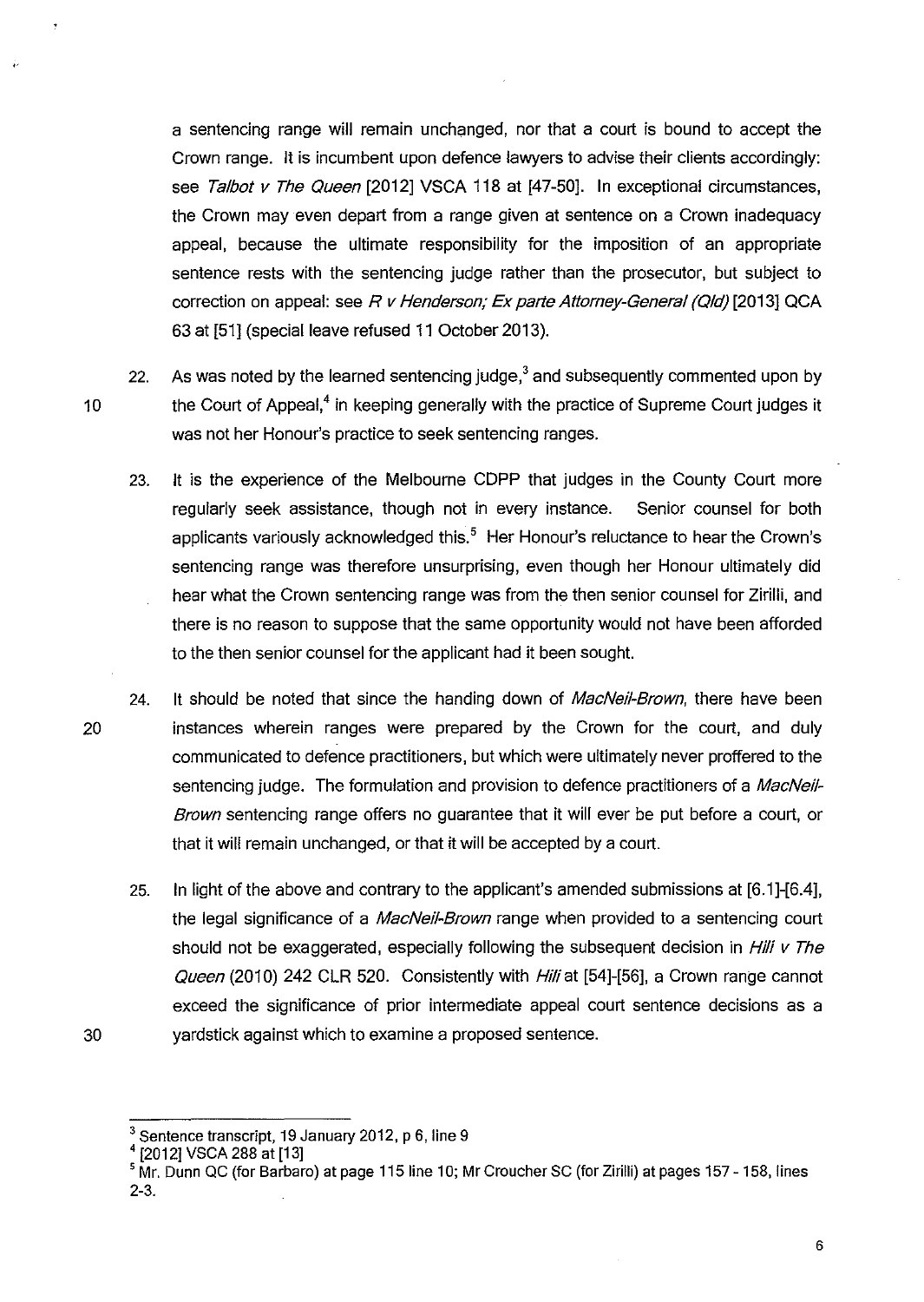- 26. A Crown range cannot and does not bind, as opposed to guide or assist, a sentencing court as to what the upper or lower limits of a particular sentence might be. If a sentence falls outside such a range, that may or may not mean that there is manifest excess or inadequacy, but if it does, that will be because of all of the circumstances, not the range per se.
- 27. As a matter of first principle, a sentencing court cannot or should not be compelled to hear from the Crown on sentencing range if it is not required; see  $R$  v Felicite  $[2011]$ VSCA 274; (2011) 211 A Grim R 266 at [29]. Indeed, the respondent would prefer it if the provision of a range on judicial request was not mandatory, but rather was 10 permitted if requested or otherwise considered appropriate, in accordance with any other submission on sentence by the Crown.
- 28. In the above context, the applicant's amended submissions at [6.1]-[6.4] exaggerate the role and significance of a Crown sentencing range, or indeed any such range advanced on behalf of an offender. While such a range when proffered undoubtedly represents a submission as to what a party considers an appropriate sentence should approximate, it is overstating it to submit, in effect, that "a range" put forward by a party is necessarily "the range". A proffered range may not represent the legally permissible upper and lower limits reflecting the outer limits of "the generous ambit of reasonable disagreement": Norbis v Norbis (1986) 161 CLR 513 at 540, per Brennan J. Exceeding 20 the suggested range will not necessarily constitute manifest excess, and falling below it manifest inadequacy. That is especially so when a suggested range necessarily is provided prior to any findings of fact made by the sentencing judge, which may well justify a more severe or more lenient sentence than the range proffered. As was noted in MacNeil-Brown 20 VR 677 at [5], [12] & [68]-[69], a range proffered at a sentence hearing can only ever be *indicative* of the limits within which the sentencing discretion may lawfully be exercised.
	- 29. It is important that a proffered range represents assistance to a sentencing court, not a fetter or restraint on the exercise of this most difficult discretion.

#### **Procedural Fairness**

30 30. The questions referred to this enlarged Full Court were confined to the sentencing court's non-receipt of the prosecutor's submissions on sentencing range. Despite that limitation, the applicant at [6.12]-[6.17] of his amended submissions traverses not only the prosecution not making a submission on sentencing range, but also allegations about him being denied an opportunity to make submissions about the Crown range.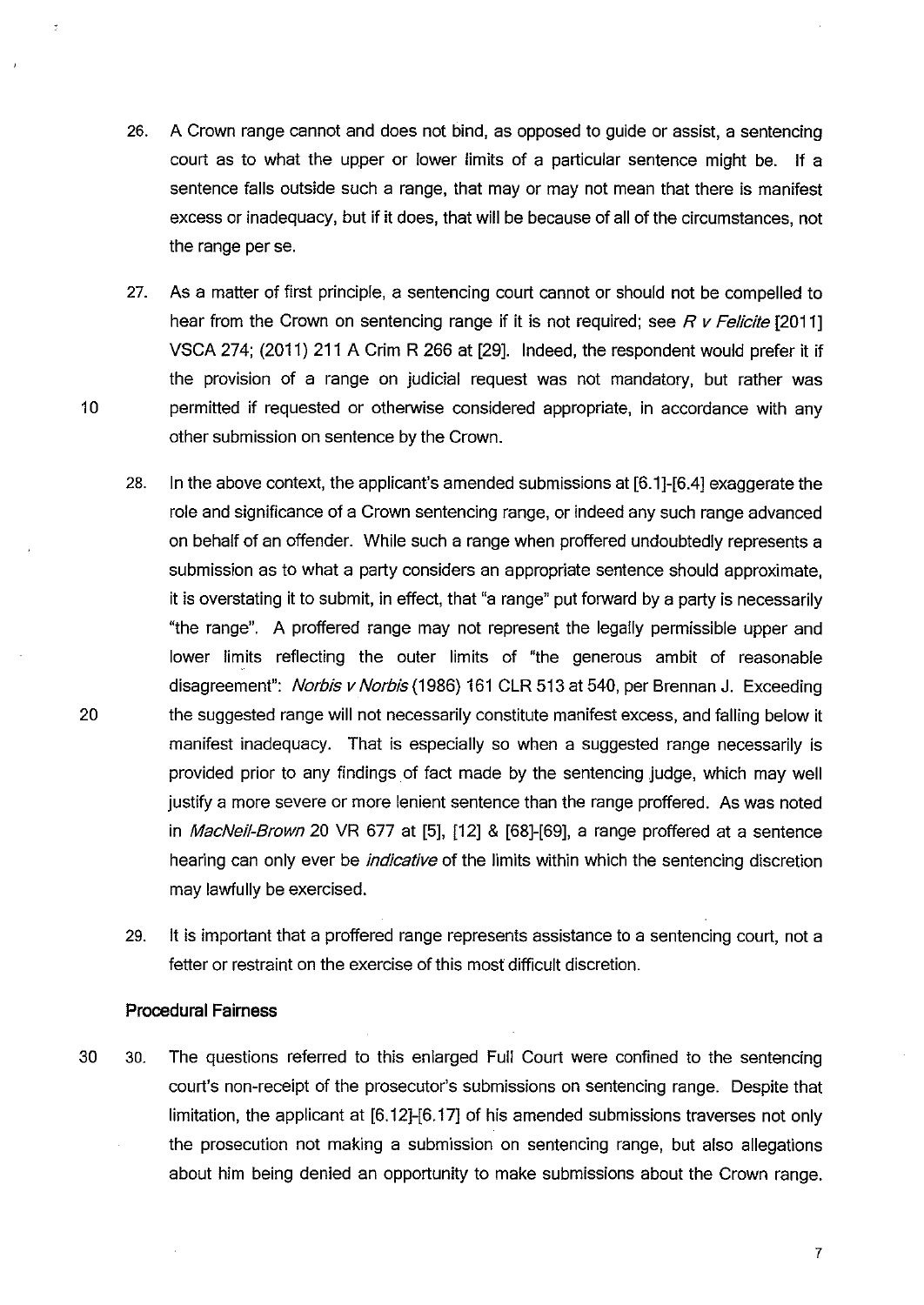The applicant was no more denied that opportunity than was his co-accused, Zirilli, whose senior counsel did make such submissions.

- 31. Contrary to the applicant's amended submissions at [6.12]-[6.17]:-
	- (a) there was no error on the part of the Court of Appeal in concluding at [20] that no question of procedural fairness arises if a judge declines to hear a submission of law which he or she adjudges to be unnecessary or unhelpful if that refusal results in a sentencing error, the remedy lies in an appeal as to the result, not a public law complaint about the process, or else the sentencing process will become mired in form over substance;
- 10 (b) there was no error on the part of the Court of Appeal in concluding at [21] that the focus of the law of procedural fairness is on an opportunity to meet adverse matters, that is, the case put against a party, in circumstances where the applicant had full notice of all adverse matters that the prosecution wanted the judge to take into account- procedural fairness is concerned with "practical injustice" and there was none in this case occasioned by the sentencing court not receiving the Crown range and the applicant's senior counsel deciding not to make the submission himself: see Re Minister for Immigration and Multicultural and Indigenous Affairs; Ex Parte Lam (2003) 214 CLR 1 at 13-14 [37];
- 20 (c) there was no error on the part of the Court of Appeal in concluding at [23] that it remained open to the applicant to make a submission about the Crown range- Zirilli's senior counsel had already done so, but the applicant's counsel chose not to when making other submissions after Zirilli, doubtless for sound forensic reasons;

- (d) there was no error on the part of the Court of Appeal in concluding at [26] that any agreement reached between the parties could not and did not bind the way in which a sentencing court proceeds- the distinction sought to be drawn by the applicant in his amended submissions at [6.15] is illusory because the substance of the applicant's case is that the sentencing court should have been bound to receive the sentencing range from the Crown;
- (e) there was no error on the part of the Court of Appeal in concluding at [13] and [17] (not [28] as cited by in the applicant's amended submissions at [6.16] and footnote 31) that a sentencing judge was entitled to refuse to hear a Crown submission as to range unless there was a perceived substantial risk of error-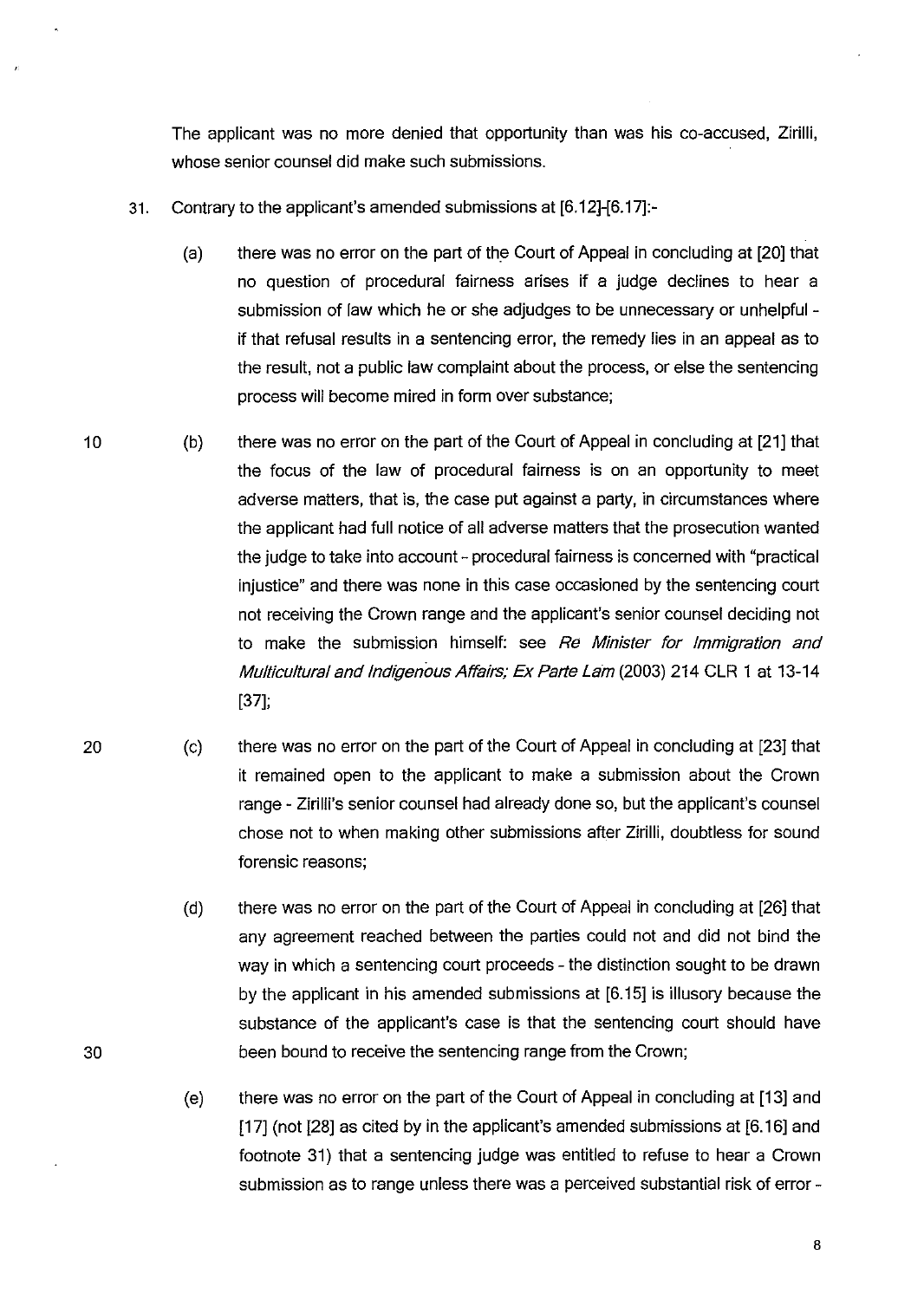the bar set for the second limb of MacNeil-Brown is high enough to avoid a court being compulsorily burdened with speculative submissions about an error that is not perceived to be at any substantial risk of occurring.

## **Relevant Considerations**

- 32. The arguments advanced on behalf of the applicant do not identify, let alone establish, any legislative or other basis for concluding that a Crown submission on sentencing range is a "relevant" (i.e. mandatory) consideration in the relevant public law sense: Minister for Aboriginal Affairs v Peko-Wallsend (1986) 162 CLR 24 at 39-40. It is difficult to see how a submission by a party to litigation could ever be a mandatory 10 consideration, not least because it is difficult to see when such a submission would or would not be required to be received, nor why this should be confined to a Crown sentence range.
	- 33. Sentencing law is already heavily burdened by explicit legislative obligations and strongly guided by a large and detailed body of sentencing case law. There would appear to be no useful work to be done by the application of public law concepts of relevant (or irrelevant) considerations to criminal sentencing proceedings.

## **The question of remittal if either ground is made out**

- 34. The Crown submits that the formal receipt of the Crown's sentencing range could not have made any difference to the sentence imposed having regard to the careful 20 approach of the learned sentencing judge as set out in her detailed remarks on sentence.
	- 35. The applicant's amended submissions ignore what the learned sentencing judge in fact did and was entitled to do in relation to prior sentence cases. Her Honour expressly stated that she had "examined the range of sentences that have been imposed in Commonwealth and State cases involving offences of this type, and it is difficult to find a comparable series of offences": [2012] VSC 47 at [101]. A range of prior sentences was therefore considered, with her Honour only declining to have regard and give primacy to a mere numerical range sought to be proffered by the Crown.
- 36. The learned sentencing judge also quoted from a decision of the New South Wales 30 Court of Criminal Appeal in R *v* To (2007) 172 A Grim R 121, on the question of imposing the maximum sentence for the worst category of offending ([2012] VSC 47 at [103]. Her Honour's overall approach was therefore consistent with that mandated by this Court in *Hili & Jones v The Queen* (2010) 242 CLR 520 at 537-8 [53-6].